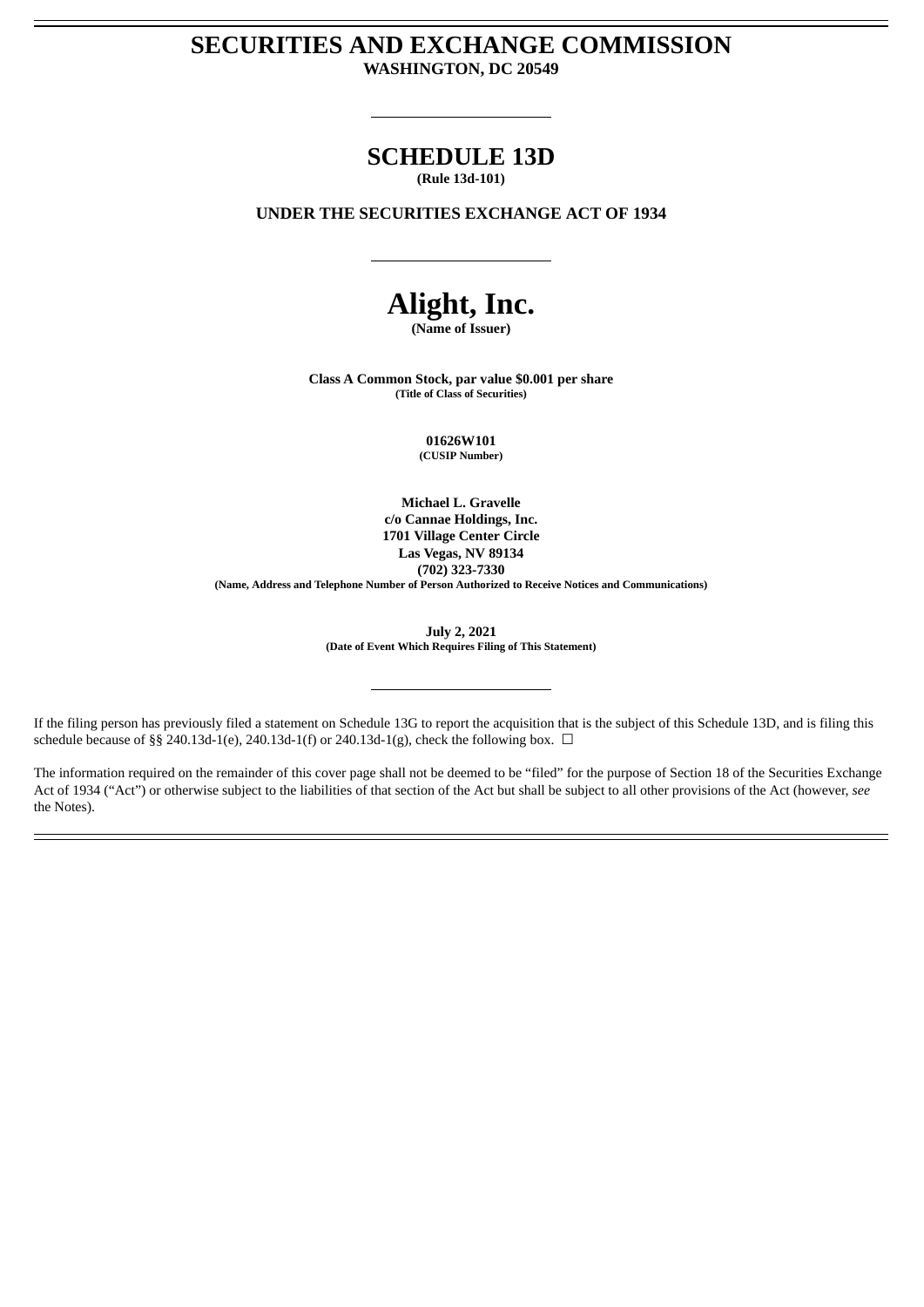CUSIP No. **01626W101 13D**

| (1)              |                  |                     | NAME OF REPORTING PERSONS                                                              |
|------------------|------------------|---------------------|----------------------------------------------------------------------------------------|
|                  |                  |                     | Cannae Holdings, Inc.                                                                  |
| (2)              |                  |                     | CHECK THE APPROPRIATE BOX IF A MEMBER OF A GROUP                                       |
|                  | (a) $\Box$       |                     | $(b)$ $\square$                                                                        |
| (3)              |                  | <b>SEC USE ONLY</b> |                                                                                        |
| (4)              |                  |                     | <b>SOURCE OF FUNDS</b>                                                                 |
|                  |                  |                     |                                                                                        |
|                  | <b>OO</b>        |                     |                                                                                        |
| (5)              |                  |                     | CHECK BOX IF DISCLOSURE OF LEGAL PROCEEDINGS IS REQUIRED PURSUANT TO ITEM 2(d) OR 2(e) |
|                  | $\Box$           |                     |                                                                                        |
| $\overline{(6)}$ |                  |                     | CITIZENSHIP OR PLACE OF ORGANIZATION                                                   |
|                  |                  | Delaware            |                                                                                        |
|                  |                  | (7)                 | <b>SOLE VOTING POWER</b>                                                               |
|                  | Number of        |                     |                                                                                        |
|                  | <b>Shares</b>    | (8)                 | $\mathbf{0}$<br><b>SHARED VOTING POWER</b>                                             |
|                  | Beneficially     |                     |                                                                                        |
|                  | Owned by<br>Each |                     | 49,203,737*                                                                            |
|                  | Reporting        | $\overline{(9)}$    | <b>SOLE DISPOSITIVE POWER</b>                                                          |
|                  | Person<br>With   |                     | $\overline{0}$                                                                         |
|                  |                  | (10)                | SHARED DISPOSITIVE POWER                                                               |
|                  |                  |                     | 49,203,737*                                                                            |
| (11)             |                  |                     | AGGREGATE AMOUNT BENEFICIALLY OWNED BY EACH REPORTING PERSON                           |
|                  |                  | 49,203,737*         |                                                                                        |
| (12)             |                  |                     | CHECK BOX IF THE AGGREGATE AMOUNT IN ROW (11) EXCLUDES CERTAIN SHARES                  |
|                  |                  |                     |                                                                                        |
|                  | $\Box$           |                     |                                                                                        |
| (13)             |                  |                     | PERCENT OF CLASS REPRESENTED BY AMOUNT IN ROW (11)                                     |
|                  | 10.89%*          |                     |                                                                                        |
| (14)             |                  |                     | TYPE OF REPORTING PERSON                                                               |
|                  | CO               |                     |                                                                                        |

\*See Item 5.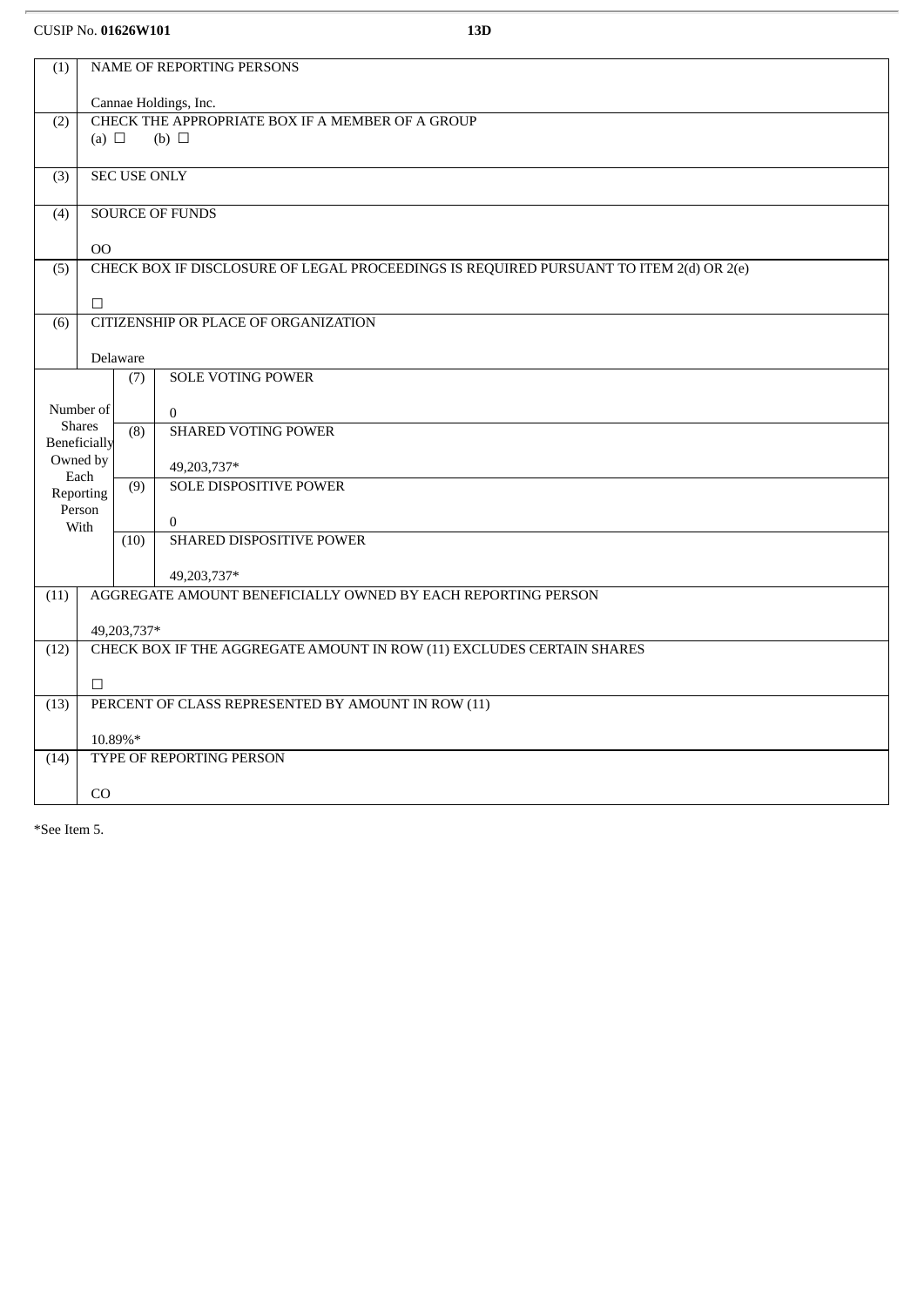## CUSIP No. **01626W101 13D**

| (1)              |                                      |                 | NAME OF REPORTING PERSONS                                                              |
|------------------|--------------------------------------|-----------------|----------------------------------------------------------------------------------------|
|                  | Cannae Holdings, LLC                 |                 |                                                                                        |
| (2)              |                                      |                 | CHECK THE APPROPRIATE BOX IF A MEMBER OF A GROUP                                       |
|                  | (a) $\Box$                           | $(b)$ $\square$ |                                                                                        |
| (3)              | <b>SEC USE ONLY</b>                  |                 |                                                                                        |
| (4)              | <b>SOURCE OF FUNDS</b>               |                 |                                                                                        |
|                  | 00                                   |                 |                                                                                        |
| (5)              |                                      |                 | CHECK BOX IF DISCLOSURE OF LEGAL PROCEEDINGS IS REQUIRED PURSUANT TO ITEM 2(d) or 2(e) |
|                  |                                      |                 |                                                                                        |
|                  | $\Box$                               |                 |                                                                                        |
| $\overline{(6)}$ |                                      |                 | CITIZENSHIP OR PLACE OF ORGANIZATION                                                   |
|                  | Delaware                             |                 |                                                                                        |
|                  |                                      | (7)             | <b>SOLE VOTING POWER</b>                                                               |
|                  | Number of                            |                 | $\overline{0}$                                                                         |
|                  | <b>Shares</b><br><b>Beneficially</b> | (8)             | <b>SHARED VOTING POWER</b>                                                             |
|                  | Owned by                             |                 | 49,203,737*                                                                            |
|                  | Each<br>Reporting                    | (9)             | <b>SOLE DISPOSITIVE POWER</b>                                                          |
|                  | Person<br>With                       |                 | $\overline{0}$                                                                         |
|                  |                                      | (10)            | SHARED DISPOSITIVE POWER                                                               |
|                  |                                      |                 | 49,203,737*                                                                            |
| (11)             |                                      |                 | AGGREGATE AMOUNT BENEFICIALLY OWNED BY EACH REPORTING PERSON                           |
|                  | 49,203,737*                          |                 |                                                                                        |
| (12)             |                                      |                 | CHECK BOX IF THE AGGREGATE AMOUNT IN ROW (11) EXCLUDES CERTAIN SHARES $\Box$           |
|                  |                                      |                 |                                                                                        |
| (13)             |                                      |                 | PERCENT OF CLASS REPRESENTED BY AMOUNT IN ROW (11)                                     |
|                  | 10.89%                               |                 |                                                                                        |
| (14)             |                                      |                 | TYPE OF REPORTING PERSON                                                               |
|                  | 00                                   |                 |                                                                                        |
|                  |                                      |                 |                                                                                        |

3

\* See Item 5.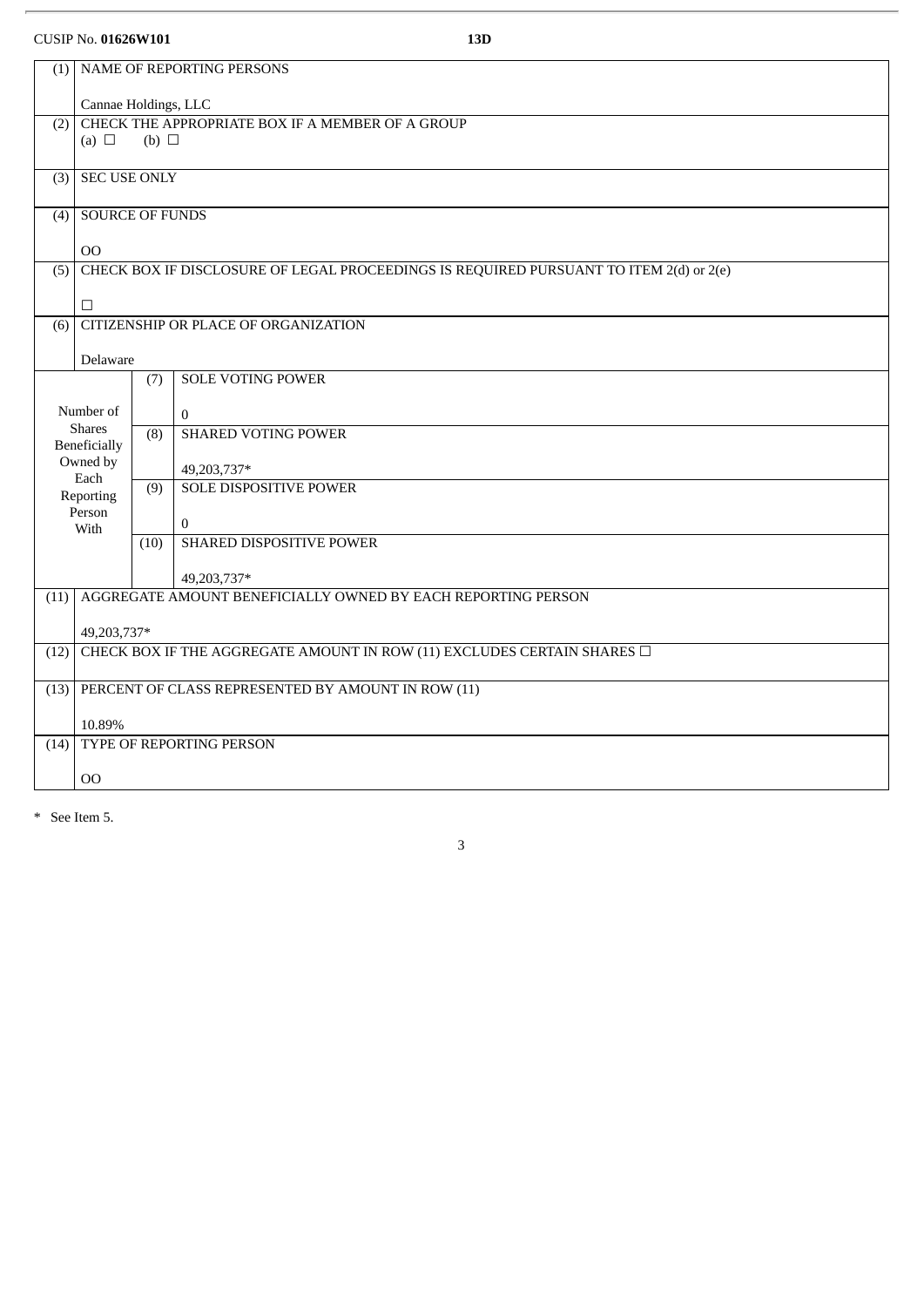#### **Item 1. Security and Issuer**

This Statement on Schedule 13D relates to the Class A common stock, \$0.0001 par value per share ("Class A Common Stock"), of Alight, Inc. (the "Issuer" or "Company"). The address of the principal executive offices of the Issuer is 4 Overlook Point, Lincolnshire, Illinois 60069.

#### **Item 2. Identity and Background**

This Statement is being filed pursuant to Rule 13d-1 under the Securities Exchange Act of 1934, as amended (the "Exchange Act"), by the following entities (collectively, the "Reporting Persons" and each individually a "Reporting Person"):

- 1. Cannae Holdings, Inc., a Delaware corporation; and
- 2. Cannae Holdings, LLC, a Delaware limited liability company.

The address of the principal business office of the Reporting Persons is 1701 Village Center Circle, Las Vegas, Nevada 89134.

Information with respect to each director and executive officer of Cannae Holdings, Inc. and Cannae Holdings, LLC is set forth on Schedule A to this Statement.

During the five years prior to the date hereof, none of the Reporting Persons has been convicted in a criminal proceeding or has been a party to a civil proceeding ending in a judgment, decree or final order enjoining future violations of, or prohibiting or mandating activities subject to, federal or state securities laws or finding any violation with respect to such laws. A joint filing agreement among the Reporting Persons is attached as Exhibit 1 to this Statement and incorporated herein by reference.

#### **Item 3. Source and Amount of Funds or Other Consideration**

The information set forth or incorporated by reference in Items 4 and 6 of this Statement is incorporated by reference into this Item 3.

In connection with and immediately prior to the closing of the Business Combination (as defined below), Cannae Holdings, LLC purchased 15,000,000 shares of Class A common stock, par value \$0.0001 per share, of FTAC ("FTAC Class A Common Stock") and 5,000,000 warrants to purchase shares of FTAC Class A Common Stock ("FTAC Warrants") for an aggregate purchase price of \$150,000,000 pursuant to the Forward Purchase Agreement (as defined below). Pursuant to the Business Combination Agreement (as defined below), each share of FTAC Class A Common Stock was automatically converted into one share of Class A Common Stock and each FTAC Warrant was irrevocably modified and automatically converted into a warrant to purchase Class A Common Stock on the terms ("Alight Warrants").

Additionally, immediately prior to the closing of the Business Combination, Cannae Holdings, LLC purchased an aggregate of 25,000,000 shares of Class A Common Stock for an aggregate purchase price of \$250,000,000 pursuant to the Subscription Agreement (as defined below). The source of funds for the purchases described in Item 3 of this Statement was the working capital of Cannae Holdings, LLC.

#### **Item 4. Purpose of the Transaction.**

The information set forth or incorporated by reference in Items 5 and 6 of this Statement is incorporated by reference into this Item 4.

On July 2, 2021 (the "Closing Date"), the Reporting Persons acquired beneficial ownership of 44,203,737 shares of Class A Common Stock and 5,000,000 Alight Warrants in connection with the Business Combination. The Reporting Persons generally intend to dispose of some or all of these securities in the open market, in privately negotiated transactions, through derivative transactions, through public offerings, or otherwise, subject to market conditions, legal and regulatory requirements, and contractual limitations. The Reporting Persons make no commitment in terms of completing any dispositions or the timing of any such dispositions, which will depend on market conditions including the price of shares of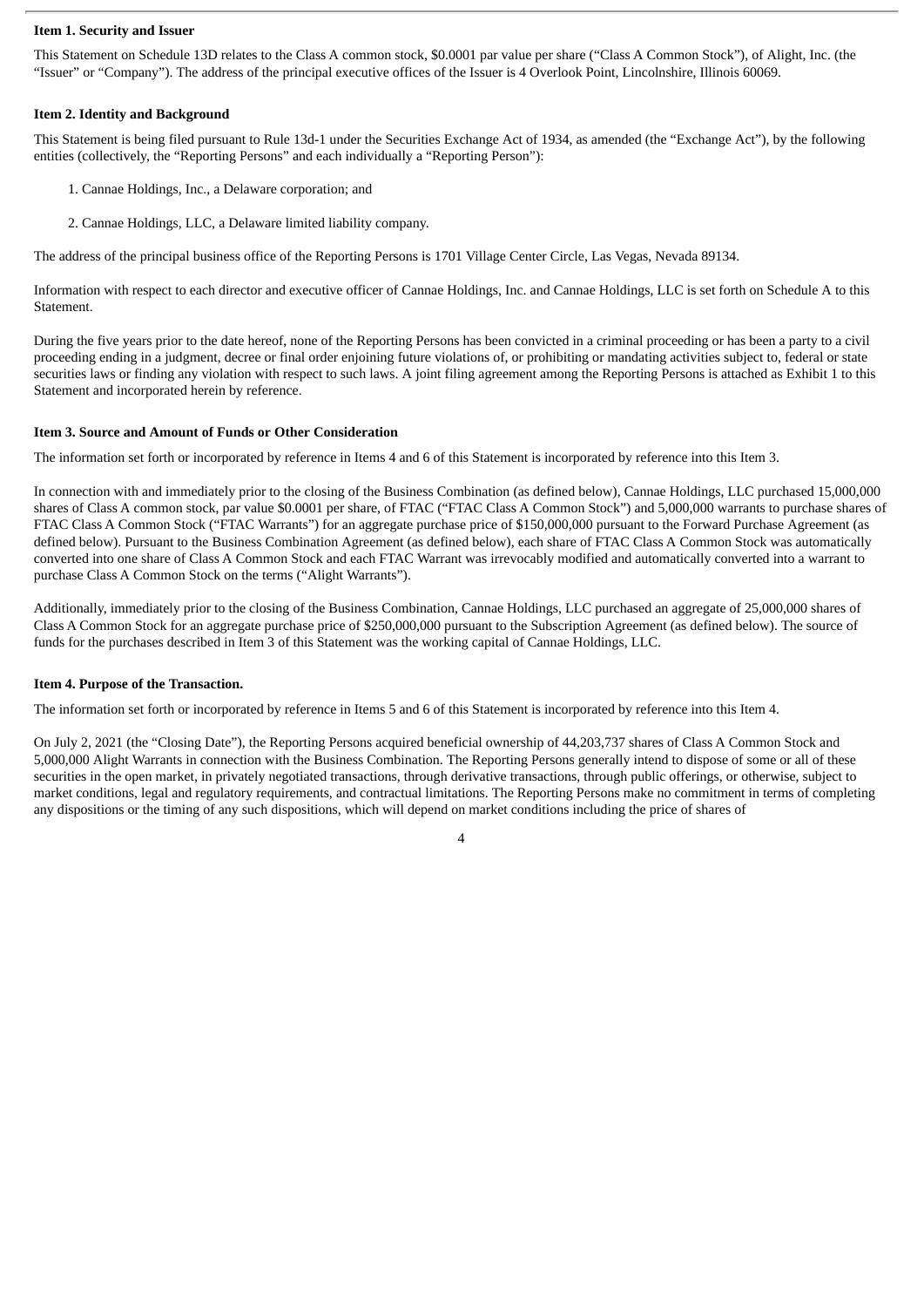Class A Common Stock and Alight Warrants as applicable, from time to time, receive shares of Class A Common Stock and/or other securities of the Issuer or an affiliate of the Issuer for no additional consideration as a result of a distribution-in-kind based on the Reporting Persons' economic interest in Trasimene Capital FT, LP in accordance with such entity's organizational documents.

Further, the Reporting Persons intend to review their investment in the Issuer continually, and as may be appropriate from time to time, the Reporting Persons may consider the feasibility and advisability of various alternative courses of action with respect to such investment, including, without limitation: (a) the sale, transfer or other disposition of shares of Class A Common Stock or Alight Warrants or of other securities of the Issuer or subsidiaries of the Issuer, or instruments convertible into or exercisable for any such securities (collectively, "Issuer Securities") in public or private transactions; (b) cause Issuer Securities to be distributed in kind to its investors, members, limited partners or other equityholders; (c) the purchase or other acquisition of additional Issuer Securities, in the open market, in privately negotiated transactions, in distributions-in-kind, or otherwise; (d) pledging, hypothecating, imposing a lien on, using as a security interest or otherwise encumbering the Issuer Securities; (e) an extraordinary corporate transaction, such as a merger, reorganization or liquidation, involving the Issuer or any of its subsidiaries; (f) a sale or transfer of a material amount of assets of the Issuer or any of its subsidiaries; (g) changes in the present board of directors or management of the Issuer; (h) a material change in the present capitalization or dividend policy of the Issuer; (i) other material changes in the Issuer's business or corporate structure; (j) changes in the Issuer's certificate of incorporation or bylaws or other actions that may impede the acquisition of control of the Issuer by any person; (k) causing any class of the Issuer's securities to be delisted from a national securities exchange or to cease to be authorized to be quoted in an inter-dealer quotation system of a registered national securities association; (l) causing a class of equity securities of the Issuer to become eligible for termination of registration pursuant to Section 12 of the Exchange Act; or (m) any action similar to those enumerated above.

The Reporting Persons expect to communicate with the Company's board of directors ("Board"), members of management and/or other stockholders from time to time with respect to operational, strategic, financial or governance matters or otherwise work with management and the Board. As further described in Item 6, the Investor Rights Agreement (as defined below) provides for certain rights and obligations of the Reporting Persons relating to the nomination of directors to the Board. Certain plans or proposals may from time to time be discussed or considered by the directors of the Issuer, in their fiduciary capacity as a director of the Company.

#### **Item 5. Interest in Securities of the Issuer.**

The information set forth or incorporated by reference in Items 2 and 6 of this Statement is incorporated by reference in this Item 5.

The responses set forth on rows 7 through 13 of the cover pages of this Statement are incorporated by reference in this Item 5. The beneficial ownership information that follows is as of July 2, 2021, assuming that the Alight Warrants beneficially owned by the Reporting Persons, are exercisable as of such date.

(a) As of July 2, 2021, the Reporting Persons may be deemed to beneficially own an aggregate of 44,203,737 shares of Class A Common Stock and 5,000,000 shares of Class A Common Stock issuable upon the exercise of 5,000,000 Alight Warrants, which constitutes approximately 10.89% of the Issuer's outstanding Class A Common Stock based on 446,790,011 shares of Class A Common Stock outstanding as reported by the Issuer in its Current Report on Form 8-K filed with the Commission on July 12, 2021 plus the 5,000,000 Alight Warrants beneficially owned by the Reporting Persons.

By virtue of the relationships described herein, the Reporting Persons may be deemed to constitute a "group" within the meaning of Rule 13d-5 under the Act. As a member of a group, each Reporting Person may be deemed to share voting and dispositive power with respect to, and therefore beneficially own, the shares beneficially owned by members of the group as a whole. The filing of this Statement shall not be construed as an admission that the Reporting Persons beneficially own those shares held by another member of such group. In addition, each Reporting Person expressly disclaims beneficial ownership of any securities reported herein except to the extent such Reporting Person actually exercises voting or dispositive power with respect to such securities.

(b) The number of shares of Class A Common Stock as to which each of the Reporting Persons has sole or shared power to vote, direct the vote, dispose or direct the disposition are as set forth in rows (7) through (10) of the cover pages hereof.

(c) Other than as disclosed in Item 4 of this Statement, the Reporting Persons have not effected any transactions in the Issuer's securities during the past 60 days.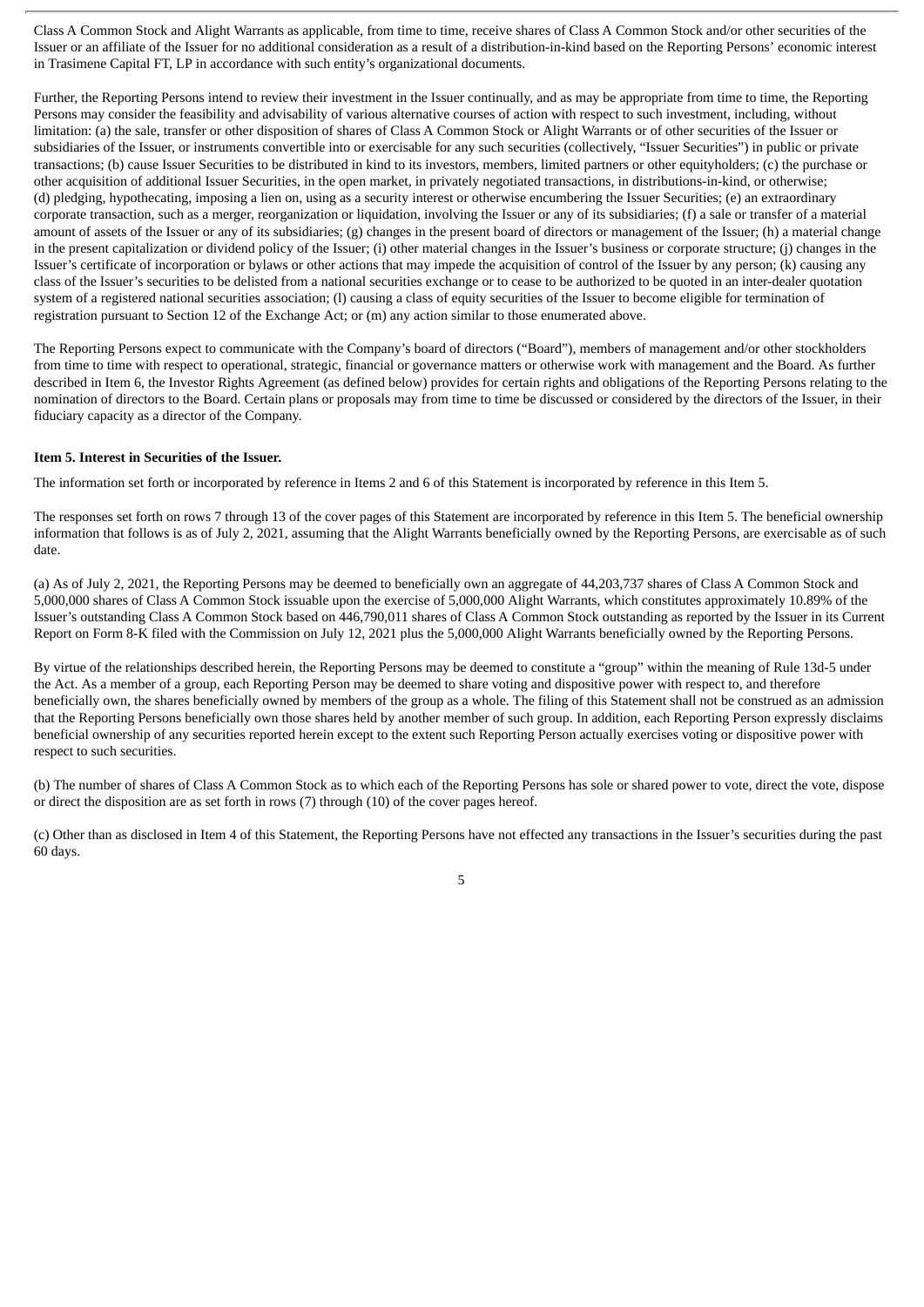(d) The responses of the Reporting Persons to Item 2 and Item 5(a) and (b) of this Statement are incorporated herein by reference. Under certain circumstances, partners, members or shareholders of the Reporting Persons, as the case may be, could have the right to receive or the power to direct the receipt of dividends from, or the proceeds from the sale of, shares of Common Stock owned by such fund. Except as set forth in this Item 5(d), to the knowledge of the Reporting Persons, no other person has the right to receive or the power to direct the receipt of dividends from, or the proceeds from the sale of, any other shares of Common Stock deemed to be beneficially owned by the Reporting Persons.

#### (e) Not applicable.

#### **Item 6. Contracts, Arrangements, Understandings or Relationships With Respect to Securities of the Issuer.**

The information set forth in Items 2, 4 and 5 of this Statement is hereby incorporated by reference into this Item 6.

On July 2, 2021, pursuant to that certain Subscription Agreement, dated as of January 25, 2021, with Foley Trasimene Acquisition Corp. ("FTAC") and the Company (the "Subscription Agreement"), Cannae Holdings, LLC., a wholly-owned subsidiary of Cannae Holdings, Inc., purchased from the Company 25,000,000 shares of Class A Common Stock at a purchase price of \$10.00 per share (the "PIPE Investment"). The closing of the PIPE Investment was subject to the satisfaction or waiver of all conditions to closing set forth in that certain Amended and Restated Business Combination Agreement, dated April 29, 2021, by and among the Company, FTAC, Tempo Holding Company, LLC and certain other parties thereto, as amended (the "Business Combination Agreement"), and on the transactions contemplated by the Business Combination Agreement (the "Business Combination") being consummated immediately following the closing of the PIPE Investment. In connection with the PIPE Investment, the Company paid Cannae Holdings, LLC a fee of \$5,000,000 upon the closing of the Business Combination, in lieu of any fee that would have otherwise been payable to the Company's placement agents in connection with the PIPE Investment.

#### Forward Purchase Agreement

On July 2, 2021, pursuant to that certain Forward Purchase Agreement, dated as of May 8, 2020, by and between FTAC and Cannae Holdings, Inc., as assigned by Cannae Holdings, Inc. to Cannae Holdings, LLC pursuant to an assignment and Assumption Agreement dated as of January 25, 2021 (collectively, the "Forward Purchase Agreement"), immediately prior to the closing of the Business Combination, Cannae Holdings, LLC purchased, on a private placement basis, 15,000,000 shares of FTAC Class A Common Stock and 5,000,000 FTAC Warrants for an aggregate purchase price of \$150,000,000, on the terms and conditions set forth in the Forward Purchase Agreement.

#### Investor Rights Agreement

In connection with the consummation of the Business Combination, the Company entered into an Investor Rights Agreement with Cannae Holdings, LLC, Bilcar FT, LP, Trasimene Capital FT, LP and THL FTAC LLC (collectively with the Cannae Holdings, LLC, Bilcar FT, LP and Trasimene FT, LP, and together with their respective affiliated transferees, the "Sponsor Investors") and certain other investors, setting forth the terms by which the Company agreed to provide certain rights.

Pursuant to the terms of the Investor Rights Agreement, following the Closing Date, for so long as the Sponsor Investors beneficially own at least 50% of the aggregate outstanding number of shares of capital stock of the Issuer entitled to vote generally in the election of directors to the Board ("Voting Securities") held by the Sponsor Investors on the Closing Date, (i) the Sponsor Investors (through the applicable Sponsor designator under the Investor Rights Agreement) will have the right to designate three directors and Cannae Holdings, LLC (or, if Cannae Holdings, LLC or its affiliated transferees are no longer party to the Investor Rights Agreement, the applicable designator for the Sponsor Investors at such time) will have the right, jointly with certain investors affiliated with The Blackstone Group, Inc. (the "Blackstone Investors" and together with the Sponsor Investors, the "Investors"), to designate one director. If the Sponsor Investors hold less than 50% of the Voting Securities held by the Sponsor Investors on the Closing Date, they will have the right to designate (1) if they collectively beneficially own at least 7.5% of the aggregate outstanding Voting Securities, three directors, (2) if they collectively beneficially own at least 6.25% (but less than 7.5%) of the aggregate outstanding Voting Securities, two directors, and (3) if the Sponsor Investors collectively beneficially own at least 2.5% (but less than 6.25%) of the aggregate outstanding Voting Securities, one director. In addition, Cannae Holdings, LLC (or, if Cannae Holdings, LLC or its affiliated transferees are no longer party to the Investor Rights Agreement, the applicable designator for the Sponsor Investors at such time) will have the right, jointly with the Blackstone Investors, to designate one director, and to consent to any individual nominated for election to the Board seat initially occupied by the chief executive officer of the Issuer, for so long as the Sponsor Investors collectively beneficially own at least 7.5% of the aggregate outstanding Voting Securities.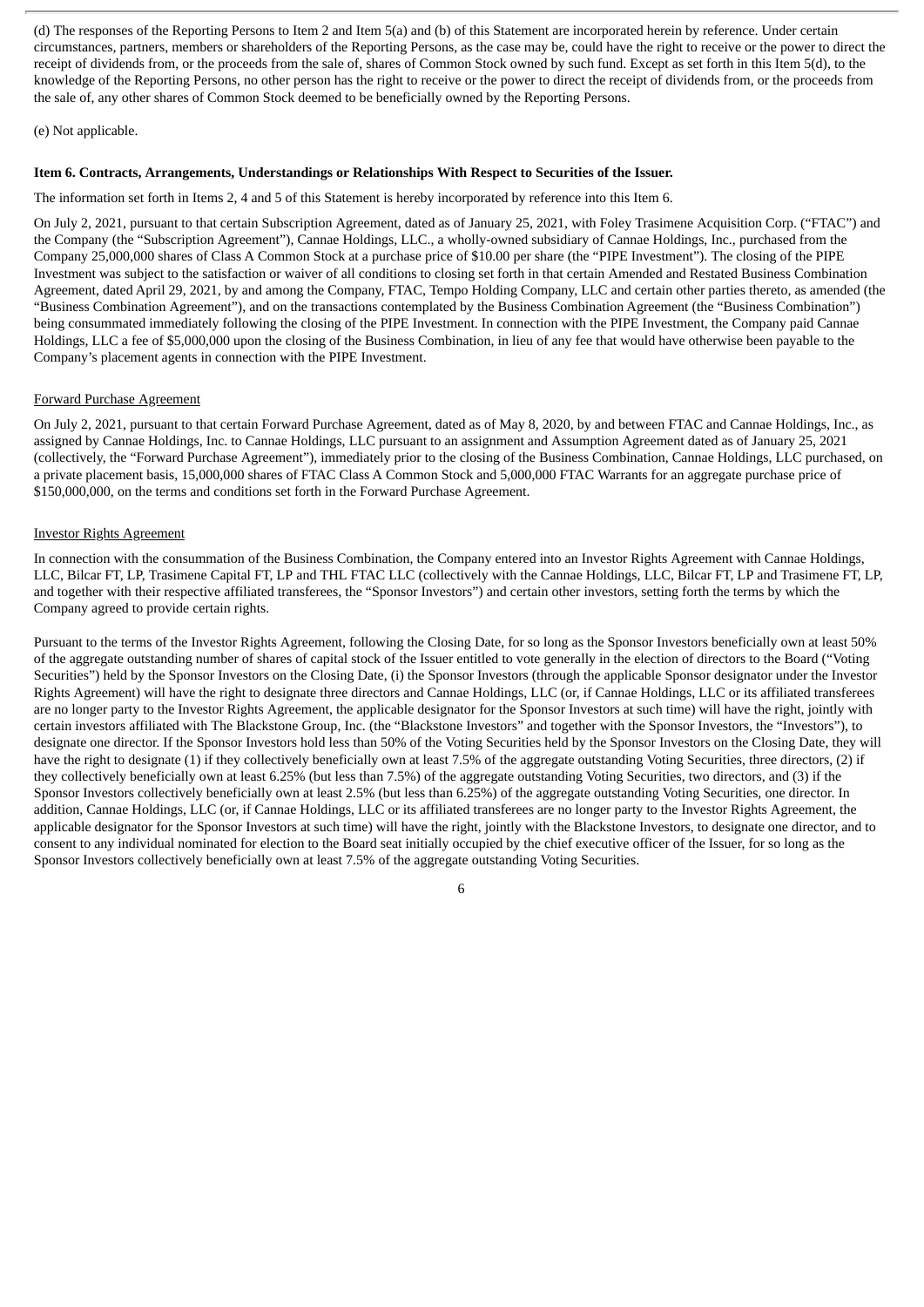Pursuant to the Investor Rights Agreement, each Investor agrees with the Company to vote all Voting Securities beneficially owned by such Investor in favor of the slate of directors nominated by or at the direction of the Board or a duly authorized committee thereof in connection with each vote taken or written consent executed in connection with the election of directors to the Board. In addition, each Investor agrees with the Company not to seek to remove or replace any other Investor's designees.

The foregoing description of the Forward Purchase Agreement, Subscription Agreement, and Investor Rights Agreement are not complete and are qualified in their entirety by reference to the text of such agreements, copies of which is attached as Exhibits 3, 4, and 5, to this Statement, respectively, and incorporated herein by reference.

#### **Item 7. Material to Be Filed as Exhibits**

| Exhibit No.    | Description                                                                                                                                                                                                                                                                                                                                                                             |
|----------------|-----------------------------------------------------------------------------------------------------------------------------------------------------------------------------------------------------------------------------------------------------------------------------------------------------------------------------------------------------------------------------------------|
|                | Joint Filing Agreement, dated as of July 12, 2021, by and among the Reporting Persons (filed herewith).                                                                                                                                                                                                                                                                                 |
| 2              | Amended and Restated Business Combination Agreement, dated as of April 29, 2021 by and among Foley Trasimene Acquisition<br>Corp., Alight Inc., Tempo Holding Company, LLC and certain other parties thereto (incorporated by reference to Exhibit 2.1 of<br>FTAC's Current Report on Form 8-K, filed with the Commission on April 30, 2021).                                           |
| 3              | Forward Purchase Agreement, dated as of May 8, 2020, between FTAC and Cannae Holdings, Inc. (incorporated by reference to<br>Exhibit 10.10 to FTAC's registration statement on Form S-1, filed with the Commission on May 21, 2020).                                                                                                                                                    |
| $\overline{4}$ | Subscription Agreement dated as of January 25, 2021 (incorporated by reference to Exhibit 10.1 to the Current Report on 8-K of<br>Cannae Holdings, Inc. filed with the Commission on January 27, 2021.                                                                                                                                                                                  |
| 5.             | Investor Rights Agreement, dated as of July 2, 2021, by and among Alight, Inc., the Sponsor Investors, the Blackstone Investors<br>and certain other investors as of the date thereof, and each of the other persons that from time to time become party thereto<br><u>(incorporated by reference to Exhibit 10.3 to Alight's form 8-K filed with the Commission on July 12, 2021).</u> |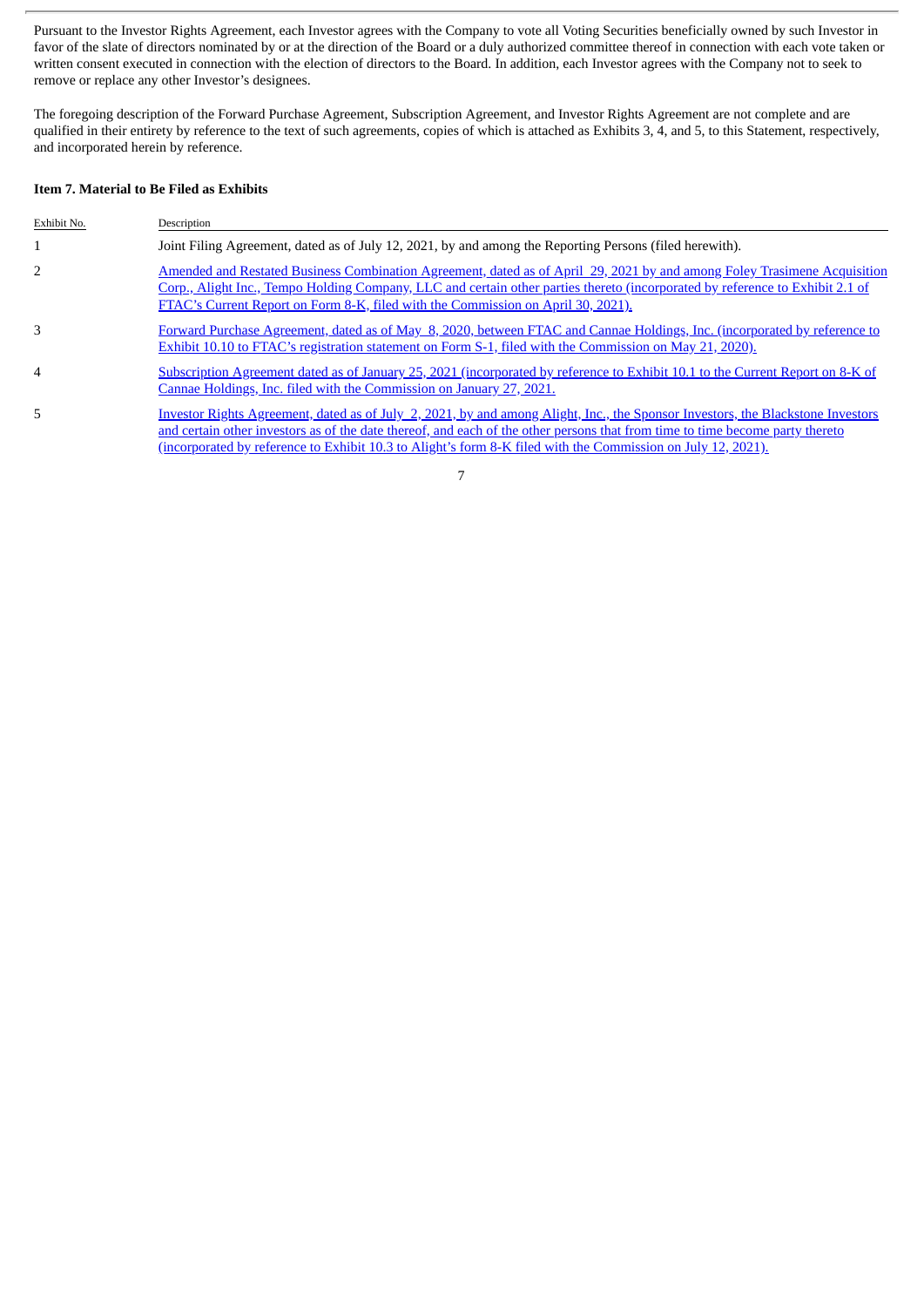## **SIGNATURE**

After reasonable inquiry and to the best of my knowledge and belief, I certify that the information set forth in this statement is true, complete and correct.

Dated: July 12, 2021

CANNAE HOLDINGS, INC.

By: /s/ Michael L. Gravelle Name: Michael L. Gravelle Title: Attorney-in-Fact for Cannae Holdings, Inc.

## CANNAE HOLDINGS, LLC

By: /s/ Michael L. Gravelle

Name: Michael L. Gravelle Title: Attorney-in-Fact for Cannae Holdings, LLC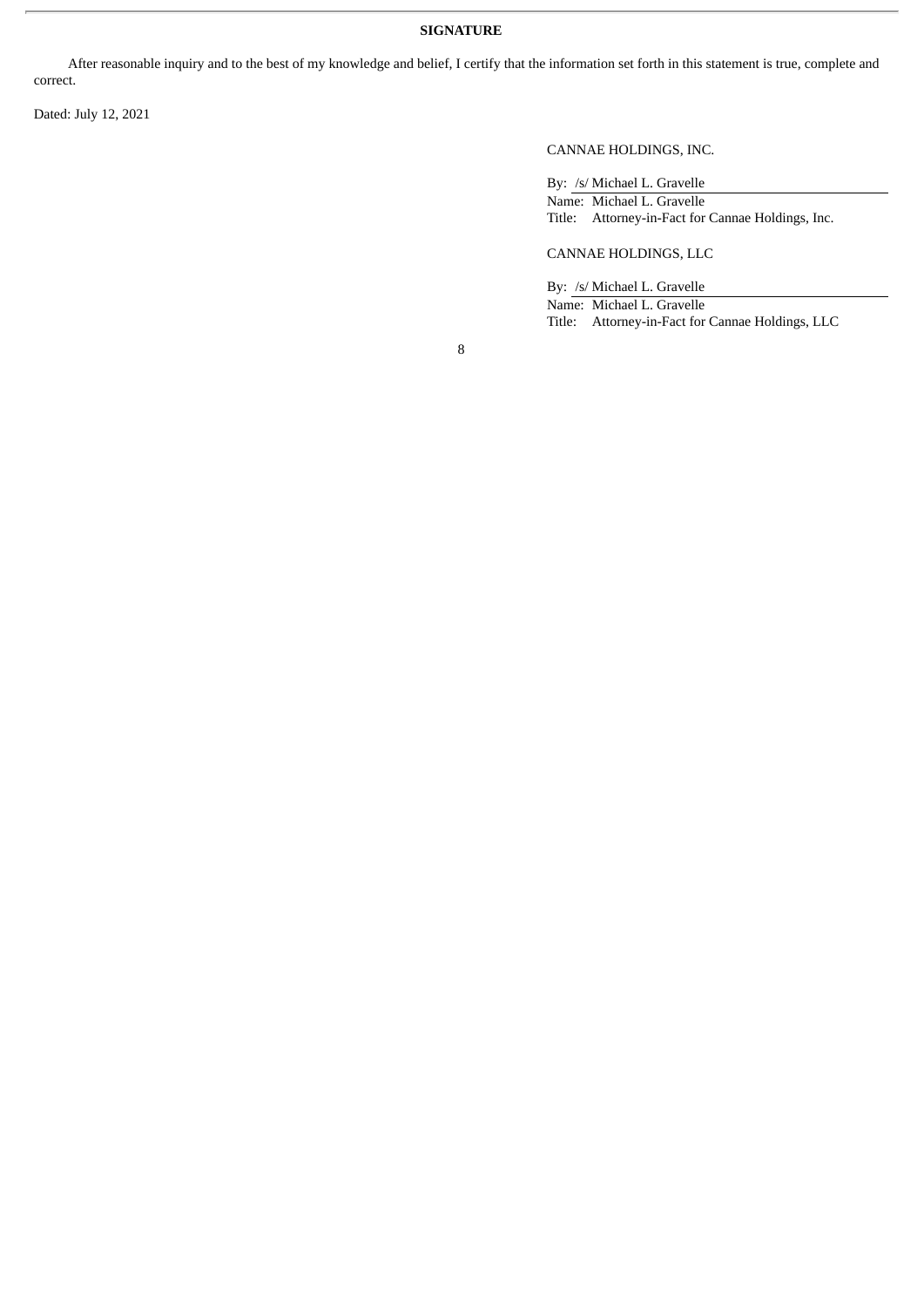#### **SCHEDULE A**

The name and business address of each of the executive officers and directors of the Reporting Persons (other than those Reporting Persons that are natural persons) are set forth below. The present principal occupation or employment of each of the executive officers and directors of the Reporting Persons also set forth below (outside of similar positions held with respect to other entities directly or indirectly managed or advised by the Issuer or the Reporting Persons).

#### **Cannae Holdings, Inc.**

| Name $(1)$               | <b>Present Principal Occupation or Employment</b>                                             | <b>Business</b><br><b>Address</b> | Citizenship          | Amount of<br><b>Securities</b><br><b>Beneficially</b><br>Owned |
|--------------------------|-----------------------------------------------------------------------------------------------|-----------------------------------|----------------------|----------------------------------------------------------------|
| William P. Foley II      | Managing Member and Senior Managing Director of Trasimene Capital                             | (1)                               | <b>United States</b> | 3,634,722                                                      |
|                          | Management, LLC                                                                               |                                   |                      |                                                                |
| David Aung               | Investment Officer at the City of San Jose Office of Retirement Services                      | (1)                               | <b>United States</b> | 1,884                                                          |
| Hugh R. Harris           | Director of Cannae Holdings, Inc.                                                             | (1)                               | <b>United States</b> | 35,364                                                         |
| C. Malcolm Holland       | Chief Executive Officer of Veritex Holdings, Inc.                                             | (1)                               | <b>United States</b> | 22,864                                                         |
| Mark D. Linehan          | Chief Executive Officer of Wynmark Company                                                    | (1)                               | <b>United States</b> | 6,949                                                          |
| Frank R. Martire         | <b>Executive Chairman of NCR Corporation</b>                                                  | (1)                               | <b>United States</b> | 306,803                                                        |
| <b>Richard N. Massey</b> | Chief Executive Officer of Cannae Holdings, Inc.                                              | (1)                               | <b>United States</b> | 299,536                                                        |
| Erika Meinhardt          | <b>Executive Vice President of FNF</b>                                                        | (1)                               | <b>United States</b> | 112,033                                                        |
| Barry B. Moullet         | Principal of BBM Executive Insights, LLC                                                      | (1)                               | <b>United States</b> | 1,884                                                          |
| James B. Stallings, Jr.  | Managing Partner of PS27 Ventures, LLC                                                        | (1)                               | <b>United States</b> | 12,410                                                         |
| Frank P. Willey          | Partner at Hennelly & Grossfeld, LLP                                                          | (1)                               | <b>United States</b> | 430,836                                                        |
| David W. Ducommun        | President of Cannae Holdings, Inc.                                                            | (1)                               | <b>United States</b> | 88,606                                                         |
| Bryan D. Coy             | Executive Vice President and Chief Financial Officer of Cannae Holdings, Inc.                 | (1)                               | <b>United States</b> | 3,000                                                          |
| Michael L. Gravelle      | Executive Vice President, General Counsel and Corporate Secretary of Cannae<br>Holdings, Inc. | (1)                               | <b>United States</b> | 150,452                                                        |

(1) c/o Cannae Holdings, Inc., 1701 Village Center Circle, Las Vegas, NV 89134.

#### **Cannae Holdings, LLC**

| Name                  | <b>Present Principal Occupation or Employment</b>                                    | <b>Business</b><br><b>Address</b> | Citizenship          | Amount of<br><b>Securities</b><br><b>Beneficially</b><br>Owned |
|-----------------------|--------------------------------------------------------------------------------------|-----------------------------------|----------------------|----------------------------------------------------------------|
| Bryan D. Coy          | Managing Director and Chief Financial Officer, Cannae Holdings, LLC                  | (1)                               | <b>United States</b> | 3,000                                                          |
| David W. Ducommun     | Managing Director, Corporate Finance, Cannae Holdings, LLC                           | $\left( 1\right)$                 | <b>United States</b> | 88.606                                                         |
| William P. Foley, II  | Senior Managing Director, Cannae Holdings, LLC                                       | (1)                               | <b>United States</b> | 3,634,722                                                      |
| Michael L. Gravelle   | Managing Director, General Counsel and Corporate Secretary, Cannae Holdings,<br>LLC. | $\left( 1\right)$                 | <b>United States</b> | 150,452                                                        |
| Spencer R. Jaffe      | Vice President, Corporate Finance, Cannae Holdings, LLC                              | (1)                               | <b>United States</b> | $\Omega$                                                       |
| Cannae Holdings, Inc. | Managing Member, Cannae Holdings, LLC                                                | (2)                               | Delaware             | (2)                                                            |

(1) c/o Cannae Holdings, Inc., 1701 Village Center Circle, Las Vegas, NV 89134.

(2) Cannae Holdings, Inc. is the Managing Member of Cannae Holdings, LLC. See above and Items 2 and 5 of this Statement.